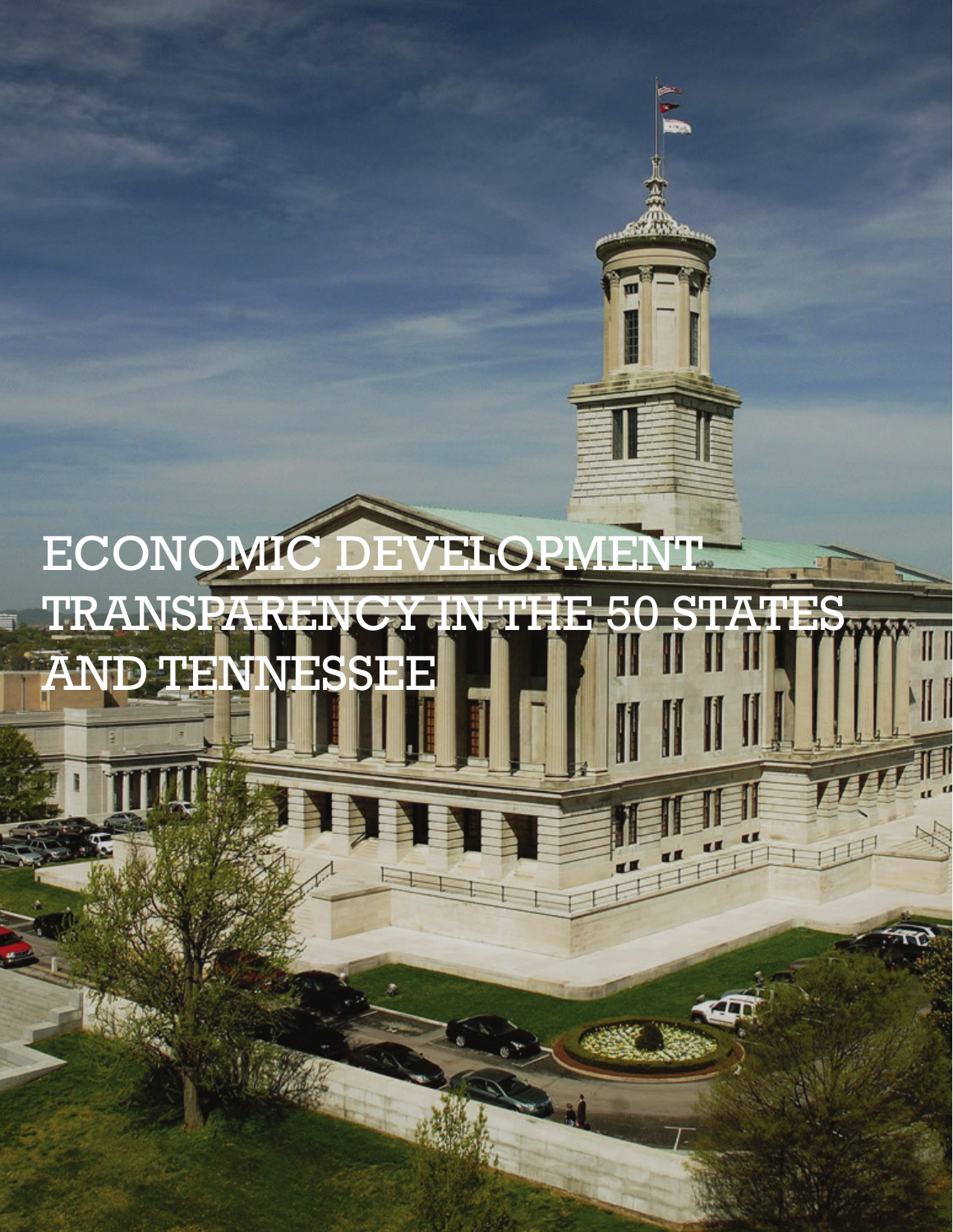

**Authored by**

**Adam Prosise, Statistical Research Specialist Jeremy Stiles, Research Manager Sally Avery, Director of the Center for Economic Research in Tennessee (CERT)**

**CENTER FOR ECONOMIC RESEARCH IN TENNESSEE (CERT) Tennessee Department of Economic and Community Development 312 Rosa L. Parks Avenue Nashville, Tennessee 37243 Phone: (615) 741-1888 TNECD.com**

**For questions, please contact Sally Avery, Director of the Center for Economic Research in Tennessee (CERT) sally.avery@tn.gov, 615-979-6064**

**© January 9, 2017**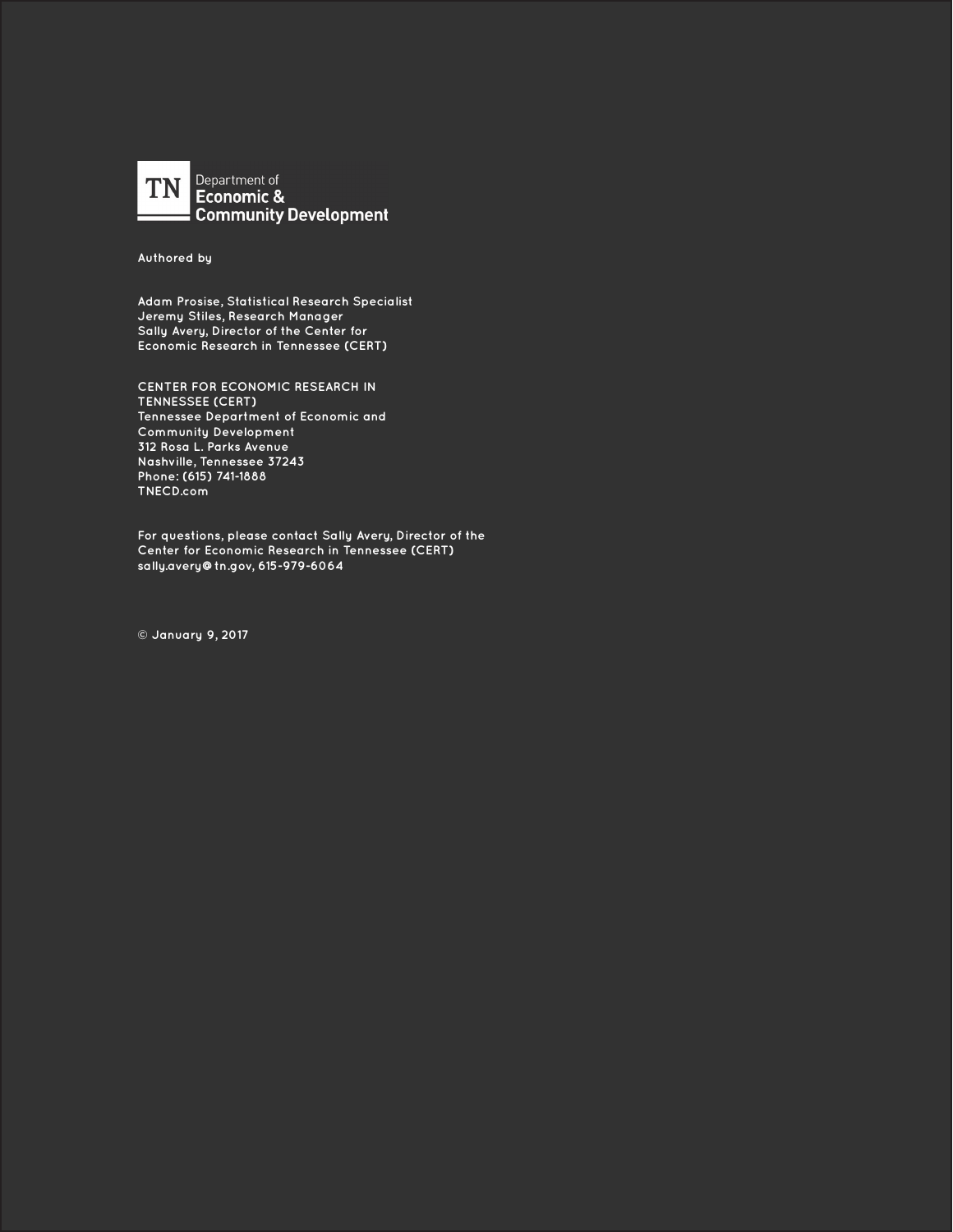## **Introduction**

One of the most important functions of a state agency is to effectively and efficiently use taxpayer funding that meets a department's legislative directive. In doing so, it is also pivotal that the organization provides the general public with access to how these funds are being used in a clear and user-friendly way. A primary focus of the Tennessee Department of Economic and Community Development (TNECD) is to ensure that stakeholders have easily accessible information on how TNECD business incentive funding is awarded. The department manages this information through the OpenECD website. It is important that TNECD continually improves the availability and accessibility of this information.

Tennessee was one of six states to participate in a Business Incentives Initiative, led by the Pew Charitable Trusts (Pew) and the Center for Regional and Economic Competitiveness (CREC) in 2014 and 2015. Through participation, TNECD's objective was to identify ways that Tennessee excels in economic development incentive management and reporting, and to identify opportunities for improvement in business incentive policies and practices policies. *Part I* of this report outlines TNECD efforts to improve the effectiveness, efficiency and transparency of business incentives through a rigorous due diligence process, impact model analysis, cross-agency collaboration, as well as improvements to legislation and transparency initiatives.

To further explore best practices from states that excel in business incentives and economic development transparency, and to benchmark Tennessee against other economic development organizations, the Center for Economic Research in Tennessee (CERT) analyzed transparency and economic development incentive platforms for all 50 states. Using a point-based system, CERT identifies states that excel in transparency. Part II includes the methodology and results of this analysis. The information available through Tennessee's OpenECD transparency portal is explained in *Part III*.

## **TABLE OF CONTENTS**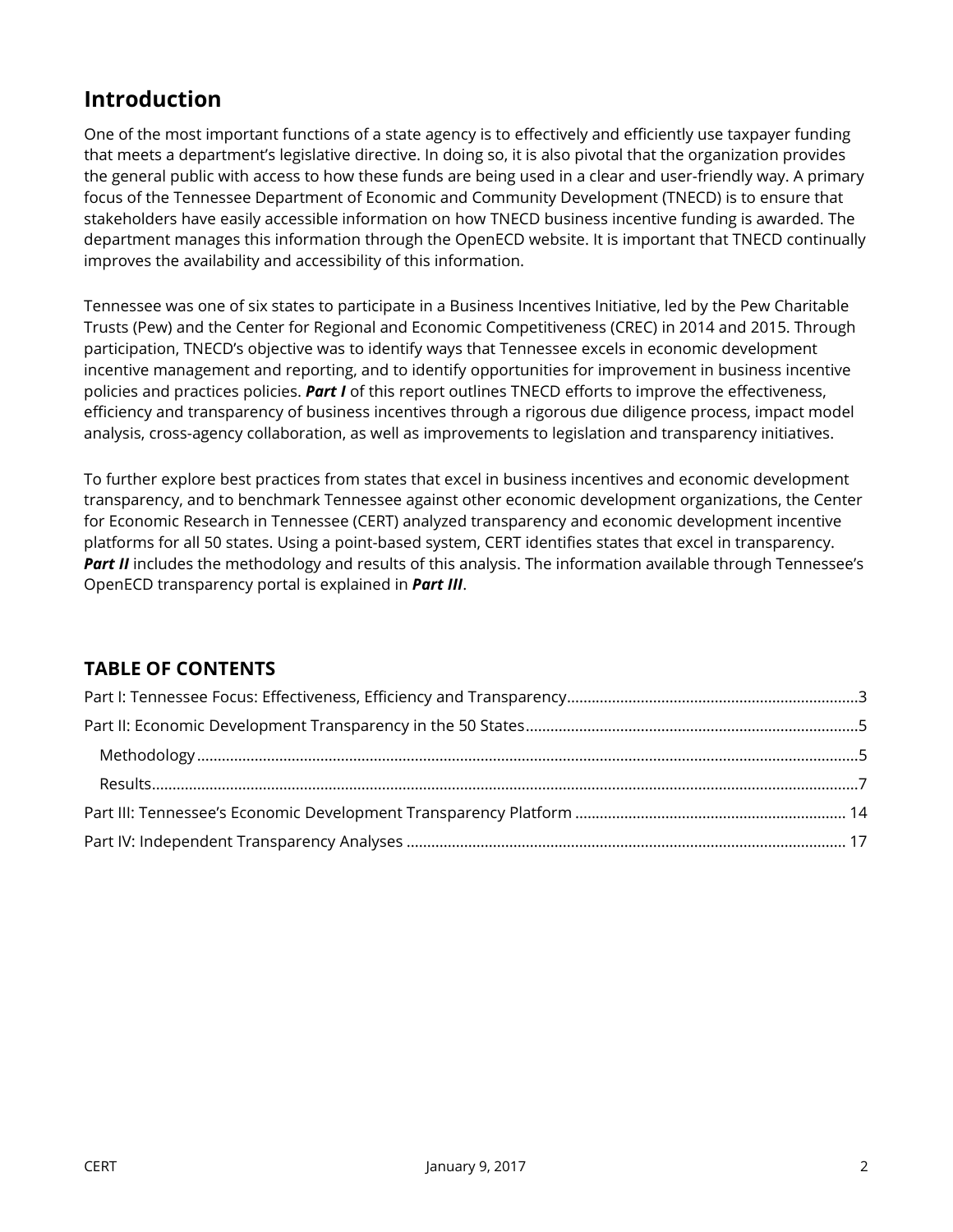# <span id="page-3-0"></span>**Part I: Tennessee Focus: Effectiveness, Efficiency and Transparency**

Early in Governor Haslam's administration, TNECD recognized the importance of increasing the department's due diligence, incentive effectiveness and transparency reporting with regard to economic development incentives. Tennessee was one of six states chosen through a competitive process to participate in a Business Incentives Initiative led by Pew Charitable Trusts (Pew) and the Center for Regional Economic Competiveness (CREC). To evaluate Tennessee's policies, practices and assessments of business incentives, Pew and CREC worked with cross-agency groups from each of the six states. $^{\rm 1}$  $^{\rm 1}$  $^{\rm 1}$  Through this initiative the participating states have collaborated to share innovations and to develop new strategies.

#### **Leadership**

Tennessee was recognized as a leader in several areas with regard to business incentives by Pew, CREC and other participating states' representatives. In an October 2014 report, Pew and CREC identified Tennessee's due diligence processes, coordination among agencies and open data policies as best practices.<sup>[2](#page-3-2)</sup>

TNECD has a robust due diligence process in place for each company that applies for FastTrack grant funding from the department. The state's FastTrack program provides grants for infrastructure development, job training, and for a variety of other economic development expenses.<sup>[3](#page-3-3)</sup> TNECD evaluates background information on the applicant company, project scope, financial performance, as well as any legal or criminal history for the company and its officers. The department's leadership meets weekly to review all prospective projects. Pew and CREC report the due diligence information "enables ECD to make more informed decisions on the types of grants that will help achieve the state's economic development goals and helps ensure that standard contractual deliverables can indeed be met."<sup>[4](#page-3-4)</sup>

Coordination among agencies enables Tennessee to deliver business incentives in a comprehensive and fiscally responsible manner. TNECD maintains close communication with other departments regarding financial assistance for business recruitment and expansion activity – including the Tennessee Department of Revenue, the Tennessee Department of Labor and Workforce Development, and the Tennessee Department of Transportation. Cross-agency cooperation and communication "aids in comprehensively managing the state's entire portfolio of incentives and planning for future awards."[5](#page-3-5) Pew and CREC highlight the communication between TNECD's Director of Tax Administration and the Department of Revenue's Assistant Commissioner "has garnered considerable positive attention from the other six participating states." [6](#page-3-6)

Tennessee's data transparency policies with regard to business incentives were also recognized as an area of success. The Business Incentives Initiative report championed OpenECD, Tennessee's FastTrack transparency portal, as a system which "exemplifies the state's leadership in accountability and transparency."[7](#page-3-7) Pew and CREC applauded Tennessee's launch of OpenECD in 2012 with the understanding

<span id="page-3-1"></span>j  $1$  The six participating states were Indiana, Maryland, Michigan, Oklahoma, Tennessee and Virginia.

<span id="page-3-2"></span><sup>&</sup>lt;sup>2</sup> "Assessment of Tennessee Business Incentives Policy and Practices," The Pew Charitable Trusts and the Center for Regional and Economic Competitiveness. (October 2014).

<span id="page-3-3"></span> $3$  Eligibility and funding levels for these discretionary grants are determined through evaluation of several factors, including project location; company capital investment; net new job creation; and the wages, skills and educational requirements of new jobs. 4 Pew and CREC, October 2014

<span id="page-3-4"></span>

<span id="page-3-5"></span><sup>5</sup> "Business Incentives and Economic Development Expenditures: An Overview of Tennessee's Program Investments and Outcomes," The Pew Charitable Trusts and the Center for Regional and Economic Competitiveness. (February 2015).

<span id="page-3-6"></span><sup>&</sup>lt;sup>6</sup> Pew and CREC, October 2014

<span id="page-3-7"></span><sup>7</sup> Pew and CREC, October 2014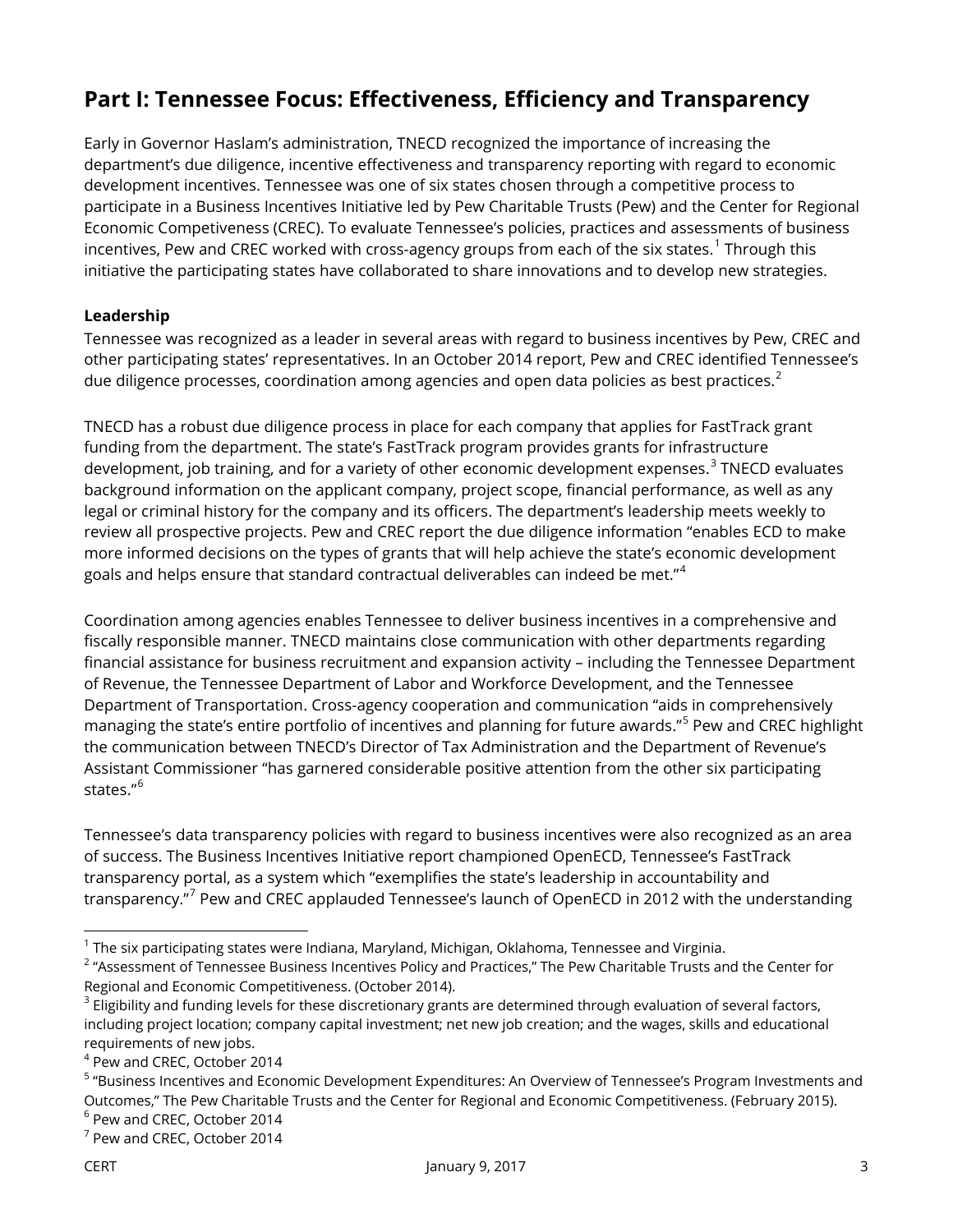that "transparency and reporting n incentive awards are central to public trust."<sup>[8](#page-4-0)</sup> OpenECD provides details on every grant recipient, including the following information for each grant contract: the grant type, $^9$  $^9$  the community and county of the project, the company supported by the grant, the grant amount, the number of new jobs to be created, and the grant's approval date. This data is provided through quarterly PDF reports on the OpenECD portal.

#### **Continuous Improvement**

In addition to areas of strength, participation in the Business Incentives Initiative also provided Tennessee with opportunities for improvement in business incentives policy and transparency.

As a first step towards reform, TNECD and the Tennessee Department of Revenue conducted an evaluation of business tax credits. After concluding that 10 tax credits had low impact on Tennessee businesses, these agencies worked with the legislature in 2015 to repeal them from the tax code.<sup>[10](#page-4-2)</sup> Pew and CREC encourage such evaluation: "Taking a data-driven, evaluative approach to understanding what works best for the state's economy controls for unintended consequences that often stem from outdated programs and an evolving economy."<sup>[11](#page-4-3)</sup> Also in 2015, Tennessee enacted new provisions that better position Tennessee to attract and retain research & development (R&D)<sup>[12](#page-4-4)</sup> and back office<sup>[13](#page-4-5)</sup> business activity. In a February 2015 report, Pew and CREC commended this legislative effort "to make the state's portfolio of economic development tax credits more coherent and to ensure that they are achieving their intended outcomes."<sup>[14](#page-4-6)</sup>

Establishing regular evaluation of economic development incentives is key to ensuring departmental goals of high quality job creation and economic growth occur. Pew and CREC staff report continuous evaluation "can help identify which incentives spurred economic growth in Tennessee and those that failed to meet program objectives."[15](#page-4-7) In response, Tennessee worked with the legislature in 2016 to pass legislation that requires TNECD and the Department of Revenue periodically study and report on the effectiveness of the state's economic development tax incentives. This report will assess the purpose, projected impact and effectiveness of each credit. The first report will be presented to the legislature in January 2017 and will then be completed every four years.

In addition to legislative changes, TNECD identified a need for measuring the economic and fiscal impacts of business expansion and recruitment projects which receive incentives from the department. Since participation in the Initiative, TNECD and the Tennessee Department of Revenue have worked with a third-party firm<sup>[16](#page-4-8)</sup> to create a customized impact model. Using the model, CERT forecasts the economic and fiscal impacts of business expansion and recruitment activity over a 10-year period. For each FastTrack grant application, CERT forecasts economic impacts such as new job creation, new salaries, economic output, and taxable sales and purchases expected in the state. CERT also uses the model to forecast state tax revenues the projects are expected to generate over a 10 year period, net of credits and other costs of providing

<span id="page-4-0"></span> $^8$  Pew and CREC, February 2015

<span id="page-4-1"></span><sup>&</sup>lt;sup>9</sup> Three grant types are available to businesses through TNECD's FastTrack program: FastTrack Job Training Assistance Program (FJTAP) grants, FastTrack Infrastructure Development Program (FIDP) grants, and Economic Development (ED) grants.

<span id="page-4-2"></span> $10$  Effective July 2015

<span id="page-4-3"></span><sup>&</sup>lt;sup>11</sup> Pew and CREC, October 2014

<span id="page-4-4"></span><sup>&</sup>lt;sup>12</sup> In order to accelerate our progress towards becoming a top destination for R&D jobs, Tennessee added R&D equipment to the list of equipment eligible for the Industrial Machinery Sales and Use Tax Exemption.

<span id="page-4-5"></span> $^{13}$  To enhance the state's competitiveness in recruitment of back office operations, Tennessee made back office positions eligible for the Job Tax Credit.

<span id="page-4-6"></span><sup>&</sup>lt;sup>14</sup> Pew and CREC, February 2015

<span id="page-4-7"></span><sup>&</sup>lt;sup>15</sup> Pew and CREC, October 2014

<span id="page-4-8"></span><sup>&</sup>lt;sup>16</sup> Economic consulting firm Impact DataSource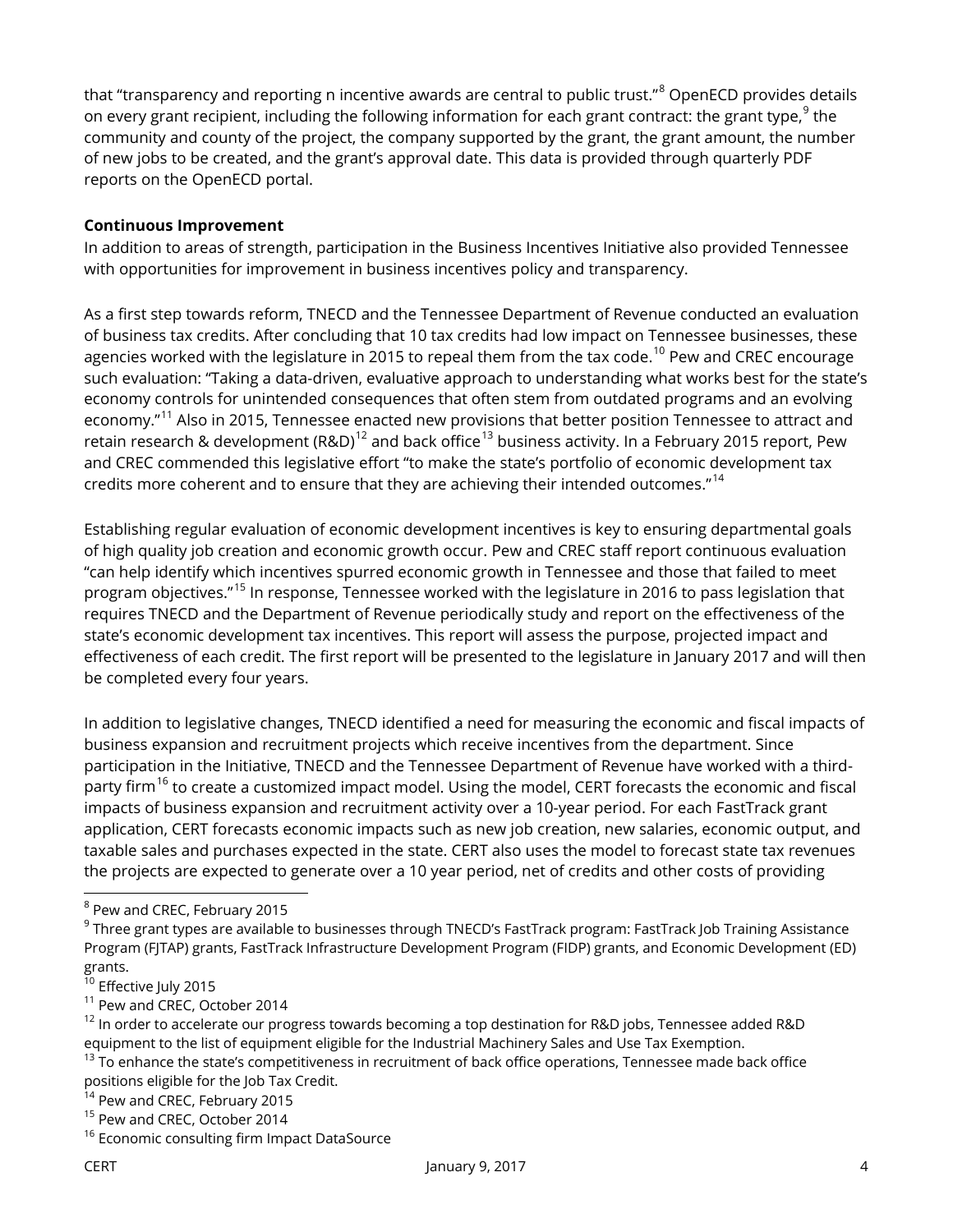additional state services, and highlights net new state revenues in comparison to discretionary incentives. This return on investment analysis enables TNECD to prepare grant commitments with greater quantitative analysis and fiscal stewardship.

Lastly, TNECD further enhanced the OpenECD transparency site during 2016, creating an interactive database where users can easily sort and filter data on business development project activity with associated FastTrack grant awards. TNECD also created an incentives dashboard with summary statistics on average incentive levels per new job commitment. Data made available through OpenECD, including these recent enhancements, are explained in greater detail in Part III of this report.

# <span id="page-5-0"></span>**Part II: Economic Development Transparency in the 50 States**

CERT analyzed transparency and economic development portals, publications and practices for all 50 states, in order to benchmark TNECD's business incentive transparency practices against those of other states.

## <span id="page-5-1"></span>**METHODOLOGY**

In order to compare different approaches to economic development transparency, CERT researched three categories of data made publicly available by each state. These categories were (1) project data made publicly available, (2) business incentive data made publicly available, and (3) data medium – or the method through which each state provided the economic development project and incentive information to the public.

States received points for each transparency item implemented. Because some of the data points display a greater commitment to economic development transparency, CERT assigned each item a point value ranging from 0.25 to 2. The number of points assigned for each transparency item is included in the tables below.

Each state was indexed, and received an aggregate score which is equal to the sum of points received. The higher the score, the greater visibility the agency provided into its economic development projects and awards. The maximum score a state can achieve is 23 points, which is achieved if the state reports all project data items (13 points), all business incentive data items (6 points) through an economic development transparency portal (2 points) and a project map (2 points).

#### **Project Data**

Project data includes data which economic development organizations make publicly available for individual business expansion, recruitment, new startup or retention projects. Specifically, CERT searched to identify if economic development agencies make the following items publicly available, on an individual project basis:

| Project Data             | Points | Explanation                                                                         |
|--------------------------|--------|-------------------------------------------------------------------------------------|
| No. of Committed Jobs    |        | Number of net new or retained jobs the company or organization<br>commits to create |
| No. of Jobs Realized     |        | Actual number of net new or retained jobs realized 1/                               |
| <b>Committed Capital</b> |        | Value of capital investment the company or organization commits to                  |

<span id="page-5-2"></span><sup>&</sup>lt;sup>17</sup> CERT reviewed whether state economic development agencies made publicly available the number of actual jobs created relative to the jobs committed for an individual project. This is true for the "Actual Capital Investment" and "Actual Project Wage" data too.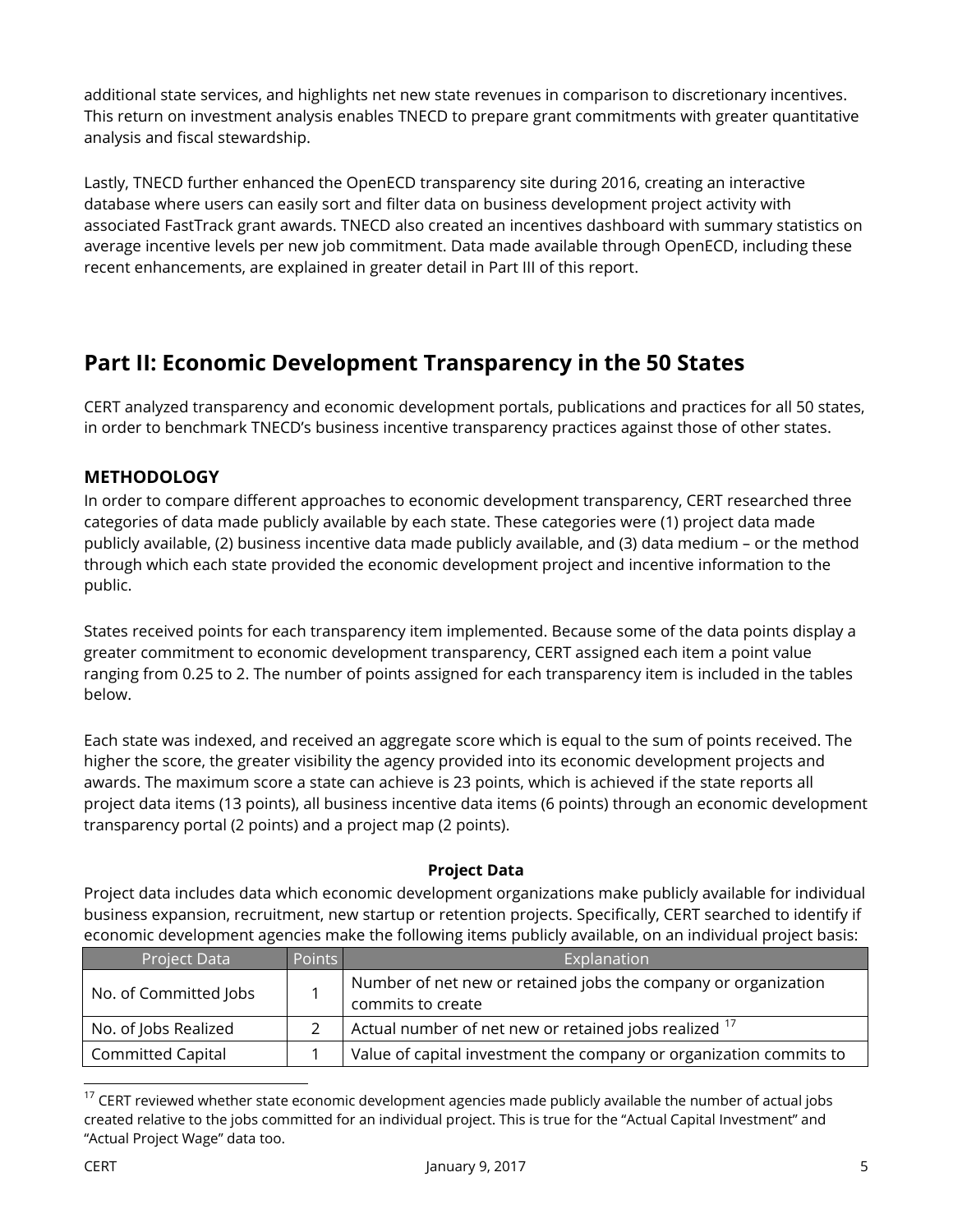| Investment                                                                                 |                | make                                                                                                                                                                                                                                                                                                                                                                                                                |  |  |
|--------------------------------------------------------------------------------------------|----------------|---------------------------------------------------------------------------------------------------------------------------------------------------------------------------------------------------------------------------------------------------------------------------------------------------------------------------------------------------------------------------------------------------------------------|--|--|
| Capital Investment<br>Realized                                                             | $\overline{2}$ | Actual value of capital investment the company or organization<br>realized                                                                                                                                                                                                                                                                                                                                          |  |  |
| <b>Committed Project Wage</b>                                                              | 1              | Average wage the company or organization commits to pay for net<br>new or retained jobs                                                                                                                                                                                                                                                                                                                             |  |  |
| Project Wage Realized<br>Actual average wage the new or retained jobs pay<br>$\mathcal{P}$ |                |                                                                                                                                                                                                                                                                                                                                                                                                                     |  |  |
| <b>Project Date</b>                                                                        | 1              | Date, month or year a project commitment is made, contracted or<br>otherwise occurs.                                                                                                                                                                                                                                                                                                                                |  |  |
| <b>Project Location</b>                                                                    |                | Location where the project will occur (such as city, county, county tier)                                                                                                                                                                                                                                                                                                                                           |  |  |
| Project Type                                                                               |                | Refers to the designation that an agency gave for a project – i.e.<br>Recruitment, Expansion, Retention, etc.                                                                                                                                                                                                                                                                                                       |  |  |
| Fiscal Impacts                                                                             |                | Fiscal benefits, often in the form of state tax revenues, which a project<br>or group of projects is forecasted to generate.<br>Note: States received a score of 1 if they regularly make any economic or<br>fiscal impacts data publicly available. Unlike other project data items,<br>states received a point if this data was reported on an individual project<br>basis, or in the aggregate for all projects. |  |  |

For each project data item made transparent, states receive 1 point. The exception is the number of jobs, value of capital investment and average project wage realized, for which states receive 2 points. CERT assigned greater weight to these project data, because they demonstrate greater transparency with regard to program outcomes.

#### **Business Incentive Data**

Business incentive data encapsulates any financial incentive the economic development agency provided to a company or organization for an expansion, recruitment, new startup or retention project. This includes grants, tax credits or other forms of business incentives. Specifically, CERT researched if economic development agencies make the following items publicly available, on an individual incentive award basis:

| <b>Business Incentive Data</b>           | Points | Explanation                                                                                              |  |  |  |  |
|------------------------------------------|--------|----------------------------------------------------------------------------------------------------------|--|--|--|--|
| Name                                     |        | The name of the business that received the incentive                                                     |  |  |  |  |
| Industry                                 |        | The industry of the business receiving the award                                                         |  |  |  |  |
| Value of the Incentive                   |        | The value of the incentive the economic development agency made to<br>the business                       |  |  |  |  |
| Incentive Type                           |        | Type of incentive (i.e. tax credit, grant, etc.) the business received                                   |  |  |  |  |
| Aggregated Total<br>Number of Incentives |        | The aggregated total number of incentives given to all businesses over<br>a period of time <sup>18</sup> |  |  |  |  |
| Aggregated Total Value of<br>Incentives  |        | The aggregated total value of all incentives given to all businesses over<br>a period of time            |  |  |  |  |

For each business incentive data item made transparent, states receive 1 point.

<span id="page-6-0"></span> $18$  In addition to data on individual incentive awards, CERT also evaluated whether or not the economic development organization provided the aggregated number of incentives awarded, and the aggregated value of incentives awarded across all businesses.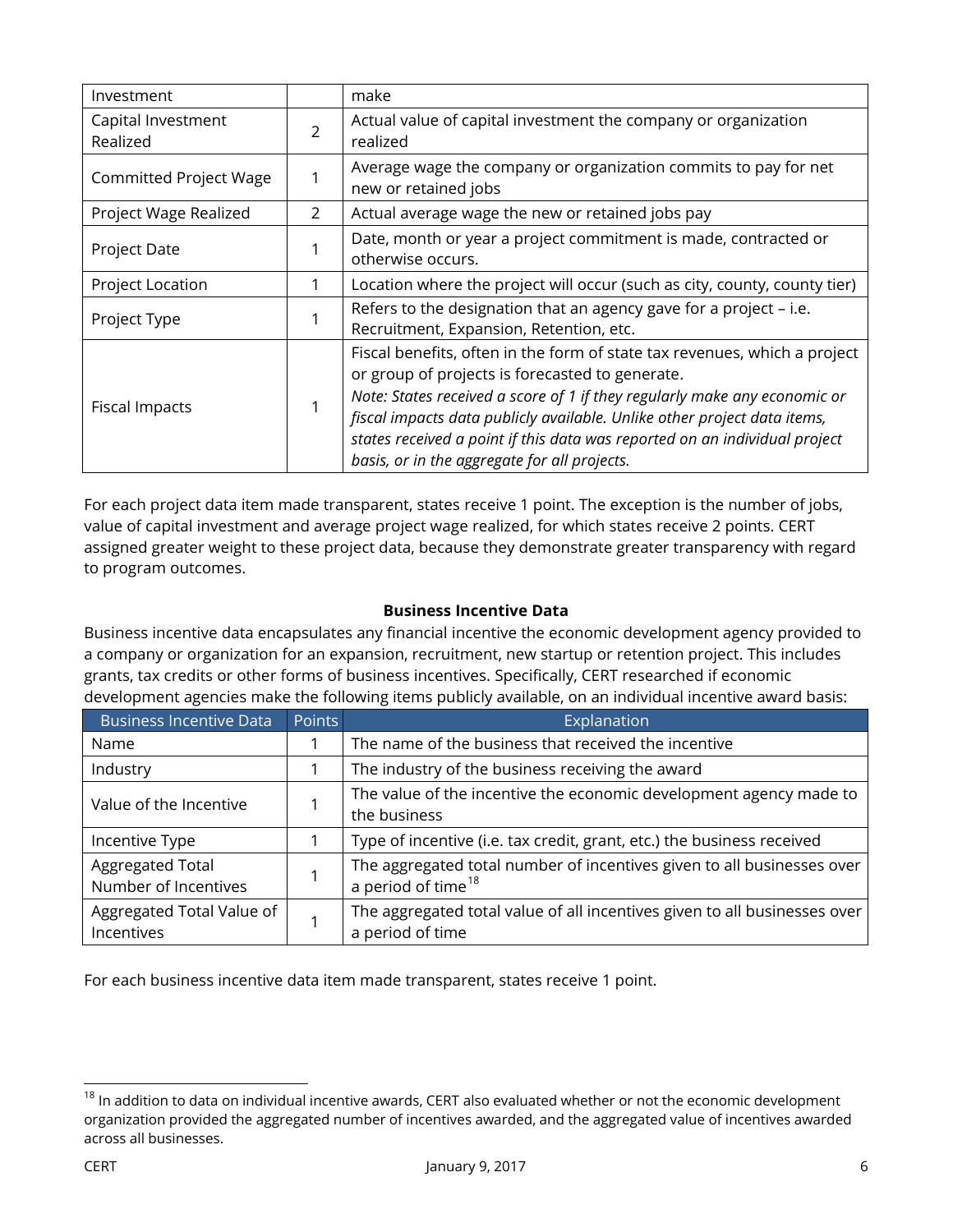#### **Data Medium**

Lastly, CERT analyzed the medium through which economic development agencies provide project and business incentive data to the public. CERT researched the primary mechanism through which states provide economic development project and incentive award information. Data mediums were categorized as follows:

| Data Medium                                        | <b>Points</b> | Explanation                                                                                                                                                                          |
|----------------------------------------------------|---------------|--------------------------------------------------------------------------------------------------------------------------------------------------------------------------------------|
| <b>State Transparency Portal</b>                   | 0.25          | A portal or webpage where the public can search for state expenditures<br>or monetary commitments - including economic development data, as<br>well as data for other state agencies |
| Economic Development<br><b>Transparency Portal</b> |               | An interactive, economic development exclusive, webpage or portal<br>where the public can view economic development-specific data                                                    |
| Economic Development<br>Reports <sup>19</sup>      | 0.5           | Reports available for download in PDF or Excel format, which provide<br>economic development project and incentive data for the public                                               |
| Project Map <sup>20</sup>                          |               | Maps identifying geographic locations of business recruitment,<br>expansion or retention projects and project- or award-specific data.                                               |

<span id="page-7-0"></span>States with transparency portals specific to economic development received 2 points, because such platforms demonstrate a strong and resource-intensive commitment to transparency. Alternatively, states with transparency reports specific to economic development were awarded 0.5 points, and states with statewide transparency portals that are not specific to economic development received 0.25 points.

States were awarded an additional 2 points for providing an interactive map of project or award data. Such maps exemplify exceptional transparency efforts.

### **RESULTS**

CERT tabulated how frequently project and business incentive data are made available by states, and the mediums states use to make this data transparent. This data is summarized in on page 8.

CERT identified 12 states which lead the nation in transparency with regard to business incentive and economic development project data. *(See page 9).* These states compile the top quartile of states based on aggregated scores across the 20 indicators reviewed. These top states received scores ranging from 12 to 19.5, and report at least half of the transparency indicators reviewed. Arizona leads the nation in economic development transparency, reporting all project and incentive items reviewed.<sup>[21](#page-7-3)</sup> Wisconsin and Illinois also have leading interactive economic development transparency portals that provide an abundance of data including project job, wage and investment commitments realized.

The tier two states score within the second quartile, or  $25<sup>th</sup>$  to  $50<sup>th</sup>$  percentile, of all states. These 13 states have scores ranging from 10.5 to 11.5. These states do demonstrate strong transparency practices in a few

<span id="page-7-1"></span><sup>&</sup>lt;sup>19</sup> CERT categorized economic development-specific webpages with links to reports available for download under the "Report" category. CERT differentiates between interactive transparency portals and dedicated web pages with links to reports. Interactive transparency portals are suggestive of more resource-intensive and user-friendly transparency platforms.

<span id="page-7-2"></span><sup>20</sup> No state uses maps as the *primary* means to provide economic development data. However, because such maps demonstrate a strong commitment to transparency of state project and award data, maps of project and award data are included as a transparency delivery mechanism.

<span id="page-7-3"></span> $21$  Arizona releases data for all 10 economic development project indicators and all 6 incentive indicators. Arizona did not receive the maximum score of 23, however, because the agency only makes this information available through PDF reports. More information on Arizona is available on page 13.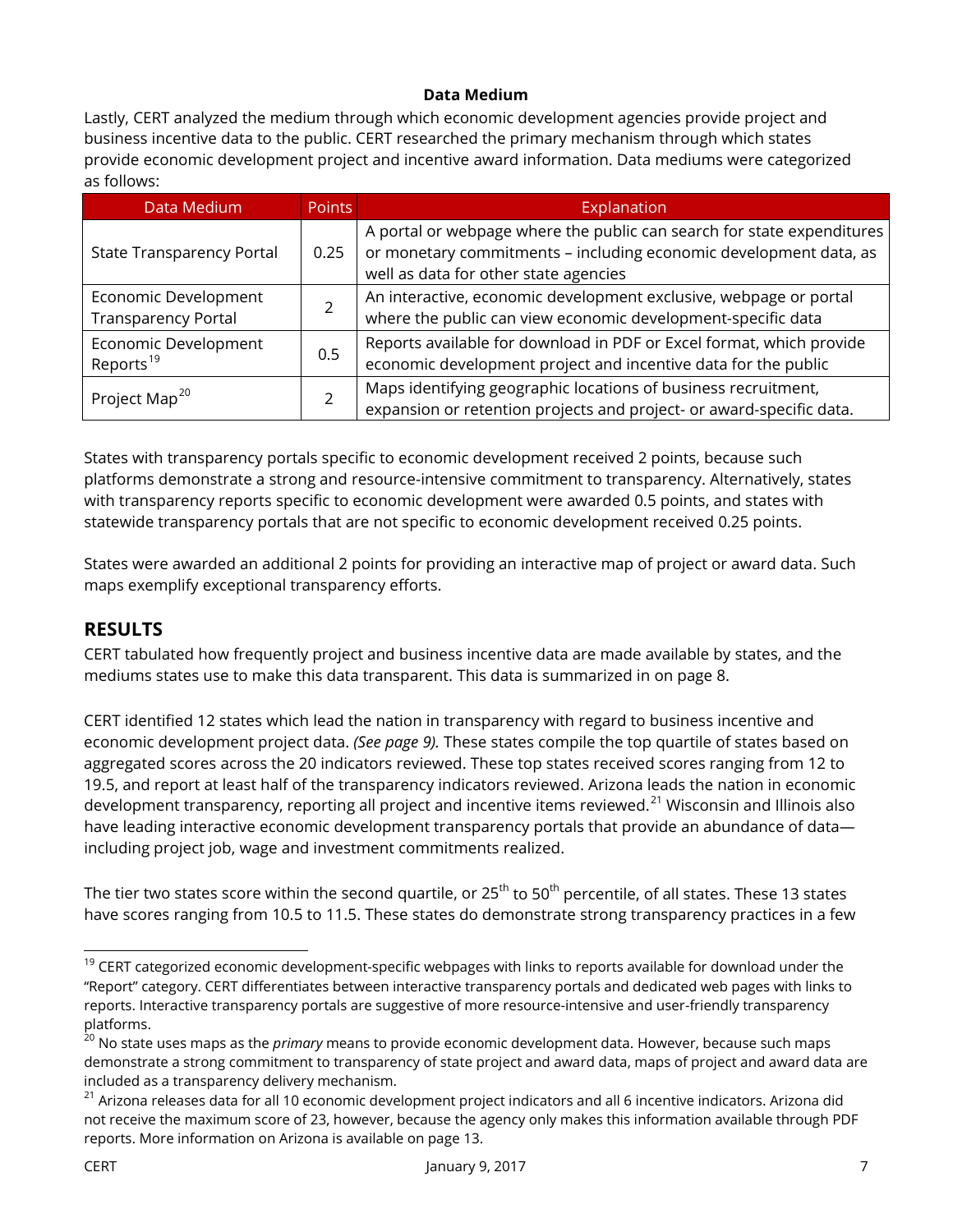areas, including interactive economic development transparency websites (Minnesota and Montana), fiscal impact reporting (Utah and South Carolina), and actual job creation (Colorado).

The third tier of states score within the third quartile, or  $50^{th}$  to  $75^{th}$  percentile, of all states. The scores of these 13 states range from 6.5 to 9.5. Two of the tier 3 states do have interactive transparency portals specific to economic development projects (Virginia) or business incentives (Florida), however several transparency indicators are not provided.

Lastly, the fourth tier of states score within the lowest 25 percent of all states, with scores ranging from 0 to 5.5. These states do not have interactive transparency portals, neither statewide nor specific to economic development.

| <b>Project Data</b>                         | No. of States<br>Reporting | % of States<br>Reporting | <b>TNECD Reporting</b> |
|---------------------------------------------|----------------------------|--------------------------|------------------------|
| No. of Committed Jobs                       | 35                         | 70%                      | Yes                    |
| No. of Jobs Realized                        | 10                         | 20%                      | <b>No</b>              |
| Committed Capital Investment                | 21                         | 42%                      | Yes                    |
| Capital Investment Realized                 | $\overline{2}$             | 4%                       | <b>No</b>              |
| <b>Committed Project Wage</b>               | 14                         | 28%                      | <b>No</b>              |
| Project Wage Realized                       | 3                          | 6%                       | No                     |
| Project Date                                | 28                         | 56%                      | Yes                    |
| Project Location                            | 38                         | 76%                      | Yes                    |
| Project Type                                | 33                         | 66%                      | Yes                    |
| <b>Fiscal Impacts</b>                       | 3                          | 6%                       | $No^{22}$              |
| <b>Business Incentive Data</b>              | No. of States<br>Reporting | % of States<br>Reporting | <b>TNECD Reporting</b> |
| <b>Grantee Name</b>                         | 39                         | 78%                      | Yes                    |
| Grantee Industry                            | 24                         | 48%                      | <b>No</b>              |
| Value of the Incentive                      | 38                         | 76%                      | Yes                    |
| Incentive Type                              | 37                         | 74%                      | Yes                    |
| Aggregated Total Number of Incentives       | 32                         | 64%                      | Yes                    |
| Aggregated Total Value of Incentives        | 33                         | 66%                      | Yes                    |
| Data Medium for<br>Project & Incentive Data | No. of States              | % of States              | <b>TNECD Medium</b>    |
| <b>State Transparency Portal</b>            | $\overline{4}$             | 8%                       | <b>No</b>              |
| Economic Development Transparency Portal    | 9                          | 18%                      | Yes                    |
| Report (downloadable PDF or Excel File)     | 34                         | 68%                      | <b>No</b>              |
| Project and Business Incentive Map          | $\overline{4}$             | 8%                       | No                     |

Transparency Indicators: Frequency of State Reporting, and TNECD Reporting

<span id="page-8-0"></span><sup>-</sup><sup>22</sup> Tennessee reports aggregate return on investment figures for project commitments in articles and other mediums. Tennessee does not publicly release fiscal impact data for individual projects, in order to protect tax and other confidential information.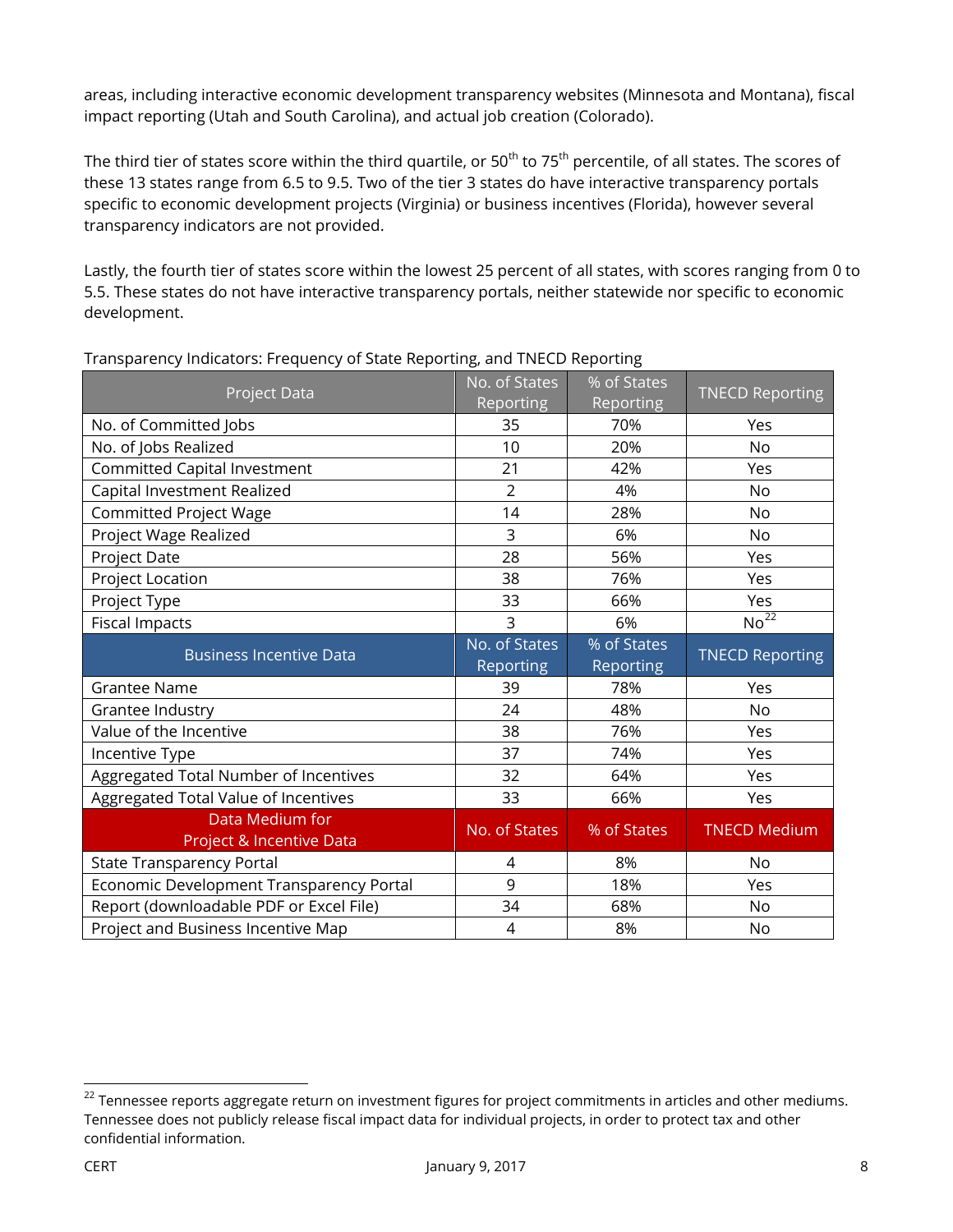| Transparency Tiers for Economic Development Projects and Incentives |
|---------------------------------------------------------------------|
|---------------------------------------------------------------------|

| <b>Leading States</b><br>Tier 1:        |               |                |                 |                |  |  |  |  |
|-----------------------------------------|---------------|----------------|-----------------|----------------|--|--|--|--|
| Arizona                                 | California    | Connecticut    | <b>Illinois</b> | Indiana        |  |  |  |  |
| lowa                                    | Louisiana     | Michigan       | New Jersey      | Ohio           |  |  |  |  |
| Tennessee                               | Wisconsin     |                |                 |                |  |  |  |  |
|                                         | Tier 2        |                |                 |                |  |  |  |  |
| Colorado                                | Massachusetts | Minnesota      | Missouri        | Montana        |  |  |  |  |
| Nevada                                  | New York      | North Carolina | Oregon          | South Carolina |  |  |  |  |
| Texas                                   | Utah          | West Virginia  |                 |                |  |  |  |  |
|                                         |               | Tier 3         |                 |                |  |  |  |  |
| Alabama                                 | Florida       | Georgia        | Kentucky        | Maryland       |  |  |  |  |
| Nebraska                                | New Mexico    | New Hampshire  | North Dakota    | Pennsylvania   |  |  |  |  |
| South Dakota                            | Vermont       | Virginia       |                 |                |  |  |  |  |
| <b>Lowest Scoring States</b><br>Tier 4: |               |                |                 |                |  |  |  |  |
| Alaska                                  | Arkansas      | Delaware       | Hawaii          | Idaho          |  |  |  |  |
| Kansas                                  | Maine         | Mississippi    | Oklahoma        | Rhode Island   |  |  |  |  |
| Washington                              | Wyoming       |                |                 |                |  |  |  |  |

#### **Project Data**

One of the greatest distinguishing features of top performers in economic development transparency is the abundance of data for individual projects.

For company recruitment and expansion commitments, more than half of states report project dates (28), job creation commitments (35), project locations (38) and project types (33) for individual economic development projects. Additionally, 42 percent of states (21) provide capital investment commitments and 28 percent of states (14) report project wage commitments.

Reporting of actual job creation, capital investment and project wages realized is far less common across the 50 states. Only 10 states report the number of jobs realized relative to the number of jobs originally committed, 9 of which are identified in this study as tier 1 economic development transparency leaders. Colorado is the only state outside of the tier 1 transparency level which reports actual job creation.

Arizona is the only state reporting the number of jobs, value of capital investment and average wages realized. No other state reports all three of these items on an individual project or grant basis. In fact, while 42 percent of all states (21 states) report capital investment commitments on an individual project basis, Arizona and Wisconsin are the only two states to report capital investments realized. Similarly, while 14 states report project wage commitments, only Arizona, Illinois and Idaho report actual project wages realized.

On the Treasurer of Ohio's website, a business incentives compliance report is posted by fiscal year: the *Attorney General Compliance Report of Economic Development Awards*. The report provides the overall compliance rate by program, where program types include workforce, grants, tax credits and loans. The report includes the aggregated percentage of job creation and retention commitments for relevant programs. The report also details non-compliant award recipients, including actual job creation for noncompliant businesses, information on why the recipient was determined non-compliant, remedial action taken by the state and additional comments.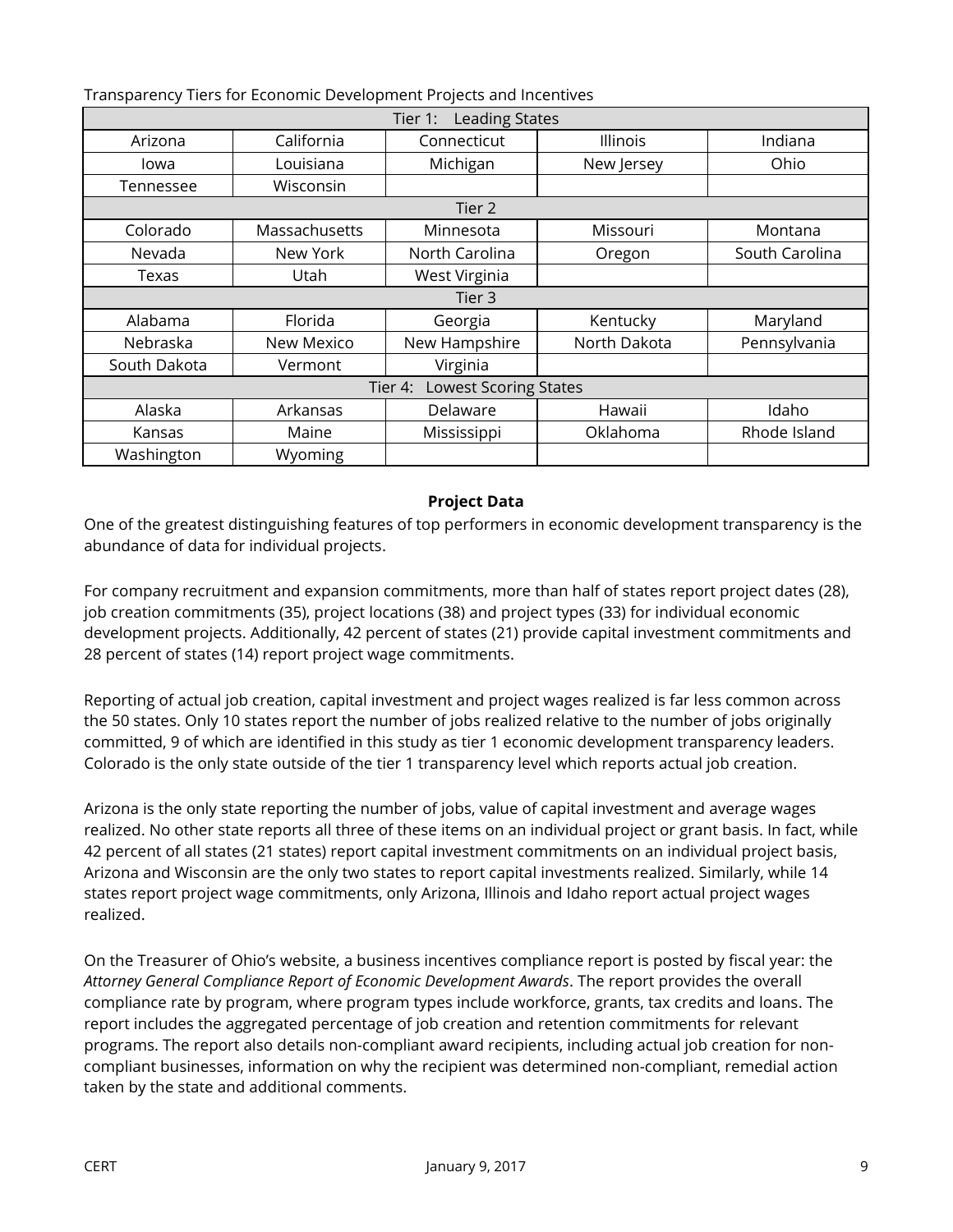Illinois is another leading state for business incentive transparency, providing job and wage fulfillment data. Through the Illinois Corporate Accountability website, the public can view and download annual reports on project progress. These reports include data on employment levels at the time of application, current employment and company commitments to create and retain jobs. The job commitments and jobs realized data is segmented by occupation type, and also by full-time and part-time status. Wage data is made available in the Illinois project progress reports, making it one of only three states to report actual wages realized for individual projects (Illinois, Arizona and Idaho).

Iowa's Economic Development Authority (EDA) provides annual reports containing projected, contracted and actual job creation for individual companies. These reports also include wage commitments, among other project and grant data, however exclude actual wages realized.

TNECD takes several measures to track actual job creation relative to project commitments for internal program analysis; however this data is not made publicly available. In order to receive FastTrack grant funding, companies must report documentation of job creation to the department. Additionally, TNECD audits companies annually to capture current employment levels, which is also reviewed for internal analysis.

| <b>Project Data</b>           | No. of All<br><b>States</b> | No. of Tier<br>1 States | % of All<br><b>States</b> | % of Tier<br>1 States |
|-------------------------------|-----------------------------|-------------------------|---------------------------|-----------------------|
| No. of Committed Jobs         | 35                          | 12                      | 70%                       | 100%                  |
| No. of Jobs Realized          | 10                          | 9                       | 20%                       | 75%                   |
| Committed Capital Investment  | 21                          | 10                      | 42%                       | 83%                   |
| Capital Investment Realized   | 2                           | 2                       | 4%                        | 17%                   |
| <b>Committed Project Wage</b> | 14                          | 5                       | 28%                       | 42%                   |
| Project Wage Realized         | 3                           | $\overline{2}$          | 6%                        | 17%                   |
| <b>Project Date</b>           | 28                          | 12                      | 56%                       | 100%                  |
| Project Location              | 38                          | 11                      | 76%                       | 92%                   |
| Project Type                  | 33                          | 9                       | 66%                       | 75%                   |
| <b>Fiscal Impacts</b>         | 3                           |                         | 6%                        | 8%                    |

#### **Fiscal Impacts**

Several economic development agencies forecast the fiscal benefits of tax revenues that business expansion, recruitment and other project activities are estimated to generate. Impact analysis provides an estimated return in state tax revenues that a project receiving public support may generate. Very few states (3) however report any measure of return on public investments in economic development transparency portals.

Utah is one of the exceptions. The Utah Governor's Office of Economic Development publishes a measure of the project return to the state under its Economic Development Tax Increment Financing (EDTIF) incentive. EDTIF is a post-performance incentive provided as a tax credit rebate. For each fiscal year, Utah provides a list of approved projects for the EDTIF incentive. Included among various other reported data, is the projected new state tax revenue over the term of the EDTIF incentive. This measure of the expected increase in tax revenue provides a measure of the return to Utah for its public investment in the project. Projected new wages resulting from the EDTIF incentive is also made publicly available.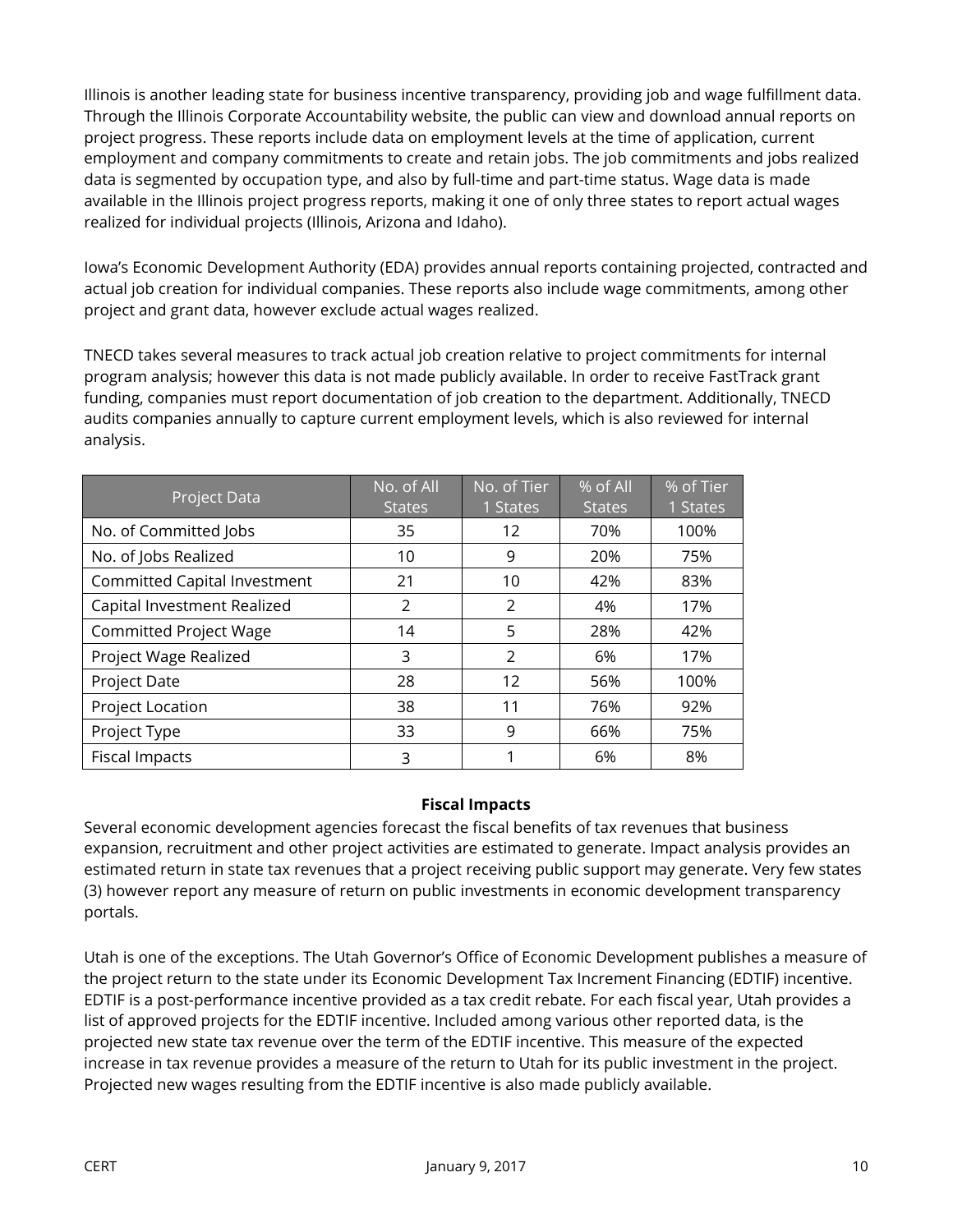In South Carolina, the Comptroller General provides reports on various economic development subsidies. One type of report includes projects eligible for state job development credits (JDCs). These reports include project details such as location, investment, and new jobs, as well as a dollar value for the expected 10-year net economic development benefits from each project under this umbrella.

Lastly, the Arizona Commerce Authority (ACA) publishes a measure of fiscal impact. An infographic summary of the ACA's annual report provides aggregated information on projects, including the sum of projects, new job commitments and capital investment commitments for the year. The infographic also summarizes the economic impact of project activity for the year. This section outlines the forecasted aggregate number of direct, indirect and induced job creation of all projects for the year, the aggregated expected economic output of this project activity and the aggregated tax revenue the projects are forecasted to generate. While the projected tax revenues are not provided on an individual project basis, Arizona does release the State's return on investment at an aggregated level in each year's annual report.

| ECONOMIC IMPACT OF ACA FERFORMANCE |                                                   |                                             |                     |  |  |
|------------------------------------|---------------------------------------------------|---------------------------------------------|---------------------|--|--|
|                                    |                                                   | Multiplier Effect Over 5 Years <sup>1</sup> |                     |  |  |
|                                    | Direct, Indirect<br>and Induced Jobs <sup>2</sup> | <b>Economic Output</b>                      | Tax Revenue         |  |  |
| FY13-15                            | 112,905                                           | \$58.93 <sub>B</sub>                        | \$1.69 <sub>B</sub> |  |  |
| FY16                               | 38,392                                            | \$27.11B                                    | \$0.59B             |  |  |
| <b>TOTAL</b>                       | 151,297                                           | \$86.04B                                    | \$2.28B             |  |  |

## ECONOMIC IMPACT OF ACA PERFORMANCE

<sup>1</sup> Analysis performed by Elliott D. Pollack & Co. based on ACA input; <sup>2</sup> Includes temporary jobs created by construction

Tennessee measures economic and fiscal impacts in a similar way to Arizona. CERT did not however award Tennessee points for this category because TNECD does not have a formalized template within its transparency portal for releasing fiscal impacts or return on investment (ROI) on a regular basis as do Utah, South Carolina and Arizona. Rather, TNECD reports aggregate fiscal impact figures to the public through blog posts, articles and other publications.

#### **Business Incentive Data**

Each of the business incentive transparency indicators evaluated is reported by a high share of states. Approximately three quarters of all states report the name of businesses receiving incentives (39), the dollar value of incentives awarded (38), and the type of incentive awarded (37). With 24 states providing the industry of the grantee, this was the indicator reported least frequently.

In addition, approximately 65 percent of all states report aggregated information for the number of business incentives awarded (32), and the aggregated value of all business incentives awarded (33). Seventeen states scored points for all six business incentive data categories, including eight which are among the Tier 1 states.

| <b>Business Incentive Data</b> | No. of All<br><b>States</b> | No. of Tier<br>1 States | % of All<br><b>States</b> | % of Tier<br><b>States</b> |
|--------------------------------|-----------------------------|-------------------------|---------------------------|----------------------------|
| Grantee Name                   | 39                          | 12                      | 78%                       | 100%                       |
| Grantee Industry               | 24                          |                         | 48%                       | 67%                        |
| Value of the Incentive         | 38                          | 12                      | 76%                       | 100%                       |
| Incentive Type                 | 37                          | 12                      | 74%                       | 100%                       |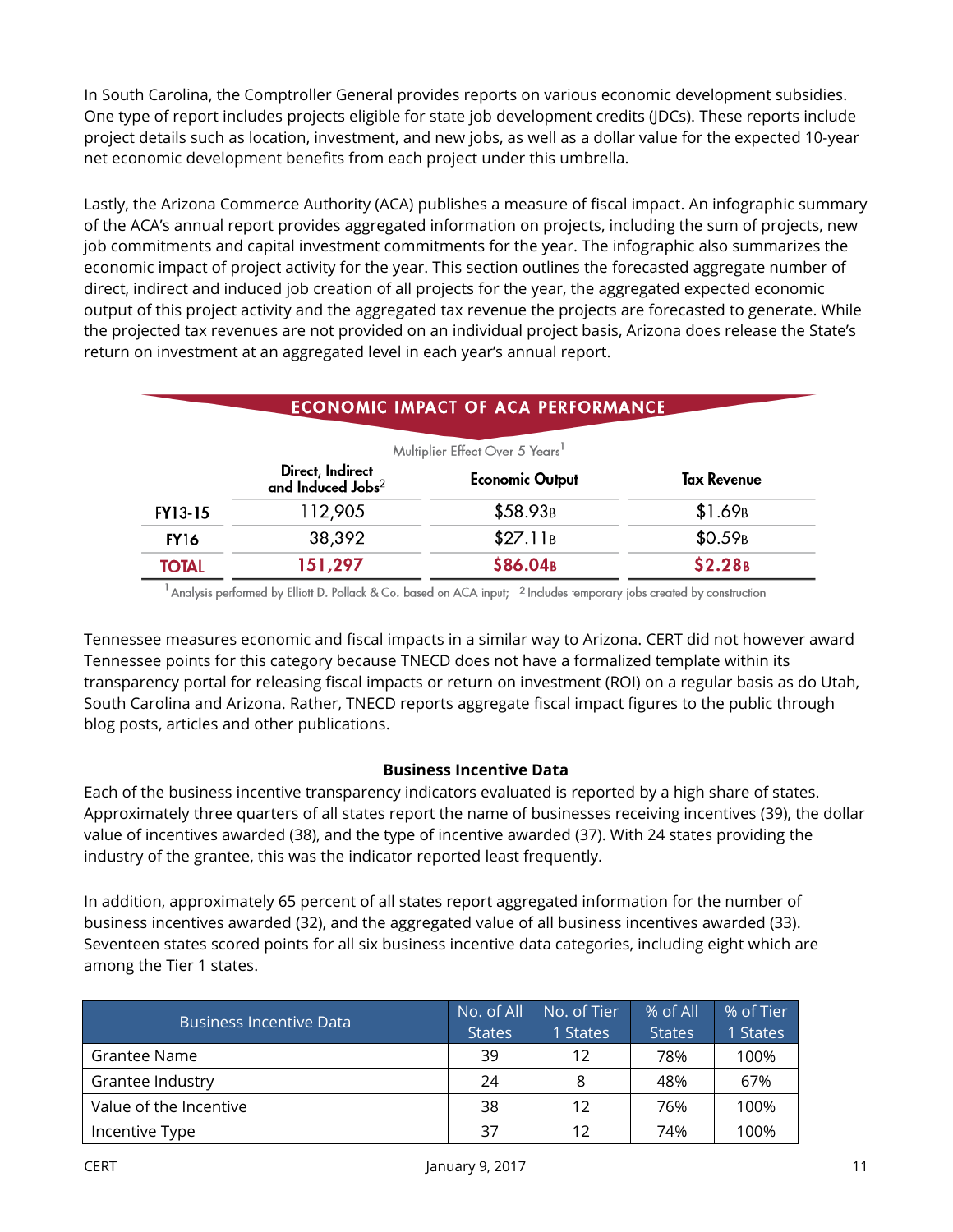| Aggregated Total Number of Incentives | ີ   | 64% | 92% |
|---------------------------------------|-----|-----|-----|
| Aggregated Total Value of Incentives  | ں ب | 66% | 00% |

#### **Economic Development Transparency Mediums**

Approximately 70 percent of states (34) use PDF or excel reports to provide the public with project and business incentive data. This includes half of the leading 12 states, which demonstrates that economic development agencies can be highly transparent with PDF and Excel files serving as a medium for delivery of project and incentive data.

Prior to October 2016, TNECD joined these 34 states, using PDF reports to present FastTrack grant data. The reports were posted on the department's OpenECD transparency website. In Fall 2016, the department made project and grant data available on OpenECD through an interactive portal, in an effort to improve transparency and to create a more user-friendly platform.

Five of the top tier states have an interactive transparency site for economic development such as Tennessee's. These include the states of Illinois, Indiana, Michigan, Tennessee and Wisconsin.

There are a few states with interactive economic development transparency portals which do not fall into the top quartile of states. These states are highly transparent with regard to either project or business incentive data, though not both. Minnesota, Montana and Florida provide significant detail on business incentives, but not with regard to project data. Virginia's interactive economic development portal on the other hand is not very transparent with regard to business incentives, however, is highly transparent with project data. As such, CERT's findings indicate that an interactive transparency portal is an effective mechanism for delivery of project and/or business incentive data to the public.

Connecticut is the only state in the top quartile which provides business incentive and project data through a statewide transparency platform. The State of Connecticut has an extensive open data portal, through which the user can narrow in on the Economic and Community Development Department's interactive database of business assistance information dating back to 1993. Oregon has a statewide open data portal which was similarly robust, though excludes job commitment levels. The open data portals for Oregon and Connecticut are both powered by Socrata, a private sector firm which provides cloud-based software for public sector organizations to store and share data.

The two additional states using a statewide site as a medium for economic development transparency are Arkansas and Oklahoma, both of which fall into the quartile of least transparent states with regard to project and business incentive transparency. The Arkansas statewide transparency platform only provides aggregated data on appropriated payments by program for the Arkansas Economic Development Commission (AEDC).

| Data Medium                              | No. of All<br><b>States</b> | No. of Tier<br>1 States | $%$ of All<br><b>States</b> | % of Tier<br><b>States</b> |
|------------------------------------------|-----------------------------|-------------------------|-----------------------------|----------------------------|
| <b>State Transparency Portal</b>         |                             |                         | 8%                          | 8%                         |
| Economic Development Transparency Portal |                             |                         | 18%                         | 42%                        |
| Report (PDF or Excel Files)              | 34                          | h                       | 68%                         | 50%                        |
| Project and Business Incentive Map       |                             |                         | 8%                          | 25%                        |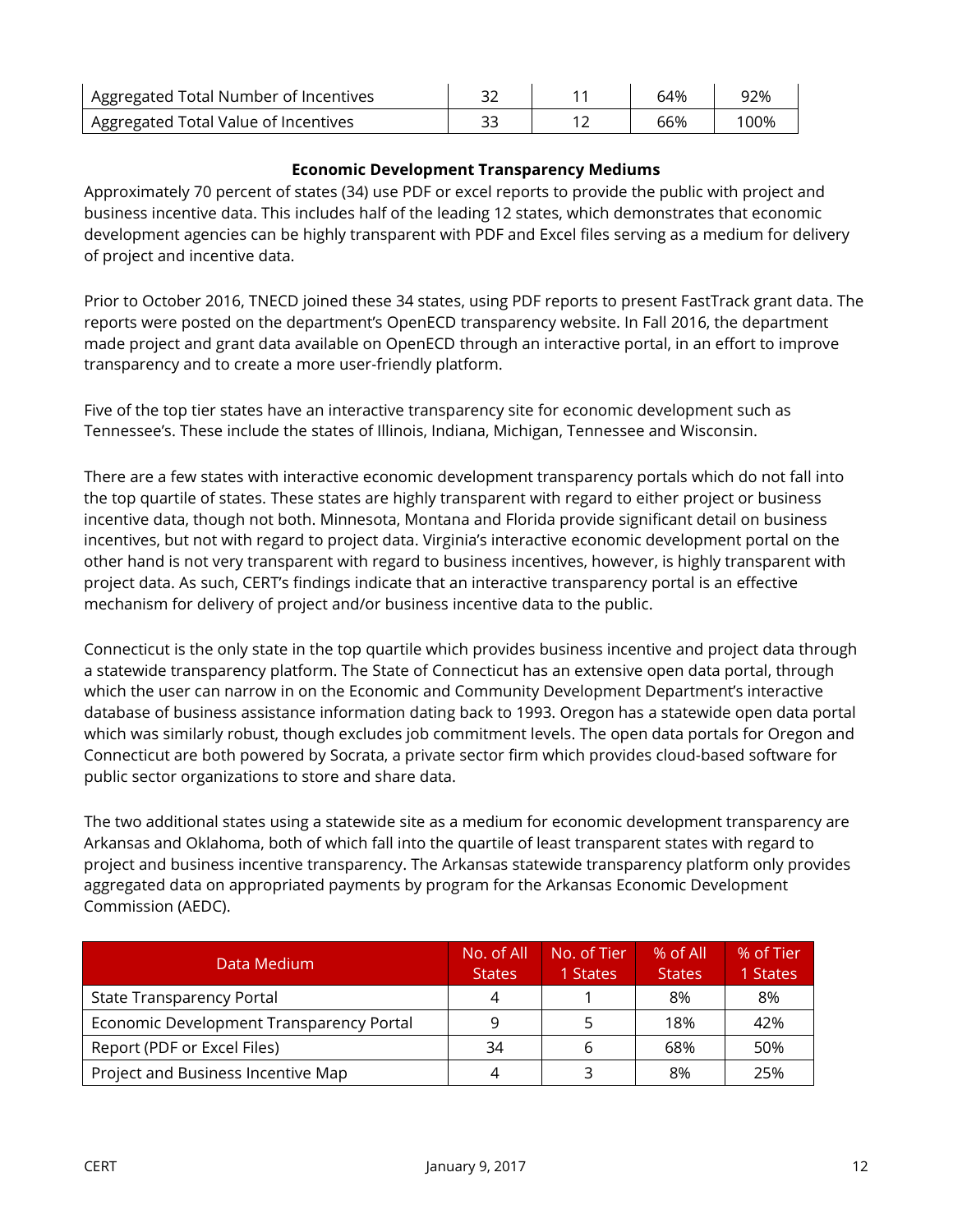#### **Project and Business Incentive Maps**

Eight percent of states (4) provide maps of economic development projects and/or business incentive awards, including three of the top tier states for transparency.

The Michigan Economic Development Corporation (MEDC) provides an excellent example of project mapping. On MEDC's website, users can view an interactive project map which displays the number of projects by region, with associated job commitments, public support and private investment. The user is able to review the project list for a region, which includes details such as company name and project description. The user is also able to select from a variety of region categories (including counties, U.S. Congressional Districts, state senate districts, state house districts), fiscal years, and program types (Business Development Program, Community Revitalization Program, State Small Business Credit Initiative,  $21^{st}$  CJF, CDBG, Brownfield TIF and other programs).

The Wisconsin Economic Development Corporation (WEDC) provides another example of a project map or "Impact Map." The WEDC's Impact Map allows users to view for a given region the number of projects with associated incentive awards, project costs and projected jobs. Additionally, users are able to filter the data by the agency which administrated the awards, fiscal year, industry of the award recipient, and by award type.





#### **Arizona**

The Arizona Commerce Authority (ACA) publicly reports and makes available all recipients of its managed incentives and provides one of the largest quantities of data through its annual reports. The ACA provides several reports on an annual basis that share data for a variety of categories. The reports include high level data, such as the number of project commitments and their associated new jobs, wages and capital investment projections. Additionally, the ACA provides a "Client List," which is a list of all the companies the ACA worked with by quarter.

The ACA's annual report also provides, but is not limited to, information on how the previous year's achievements support the ACA's strategic initiatives – such as expanding the footprint of California-based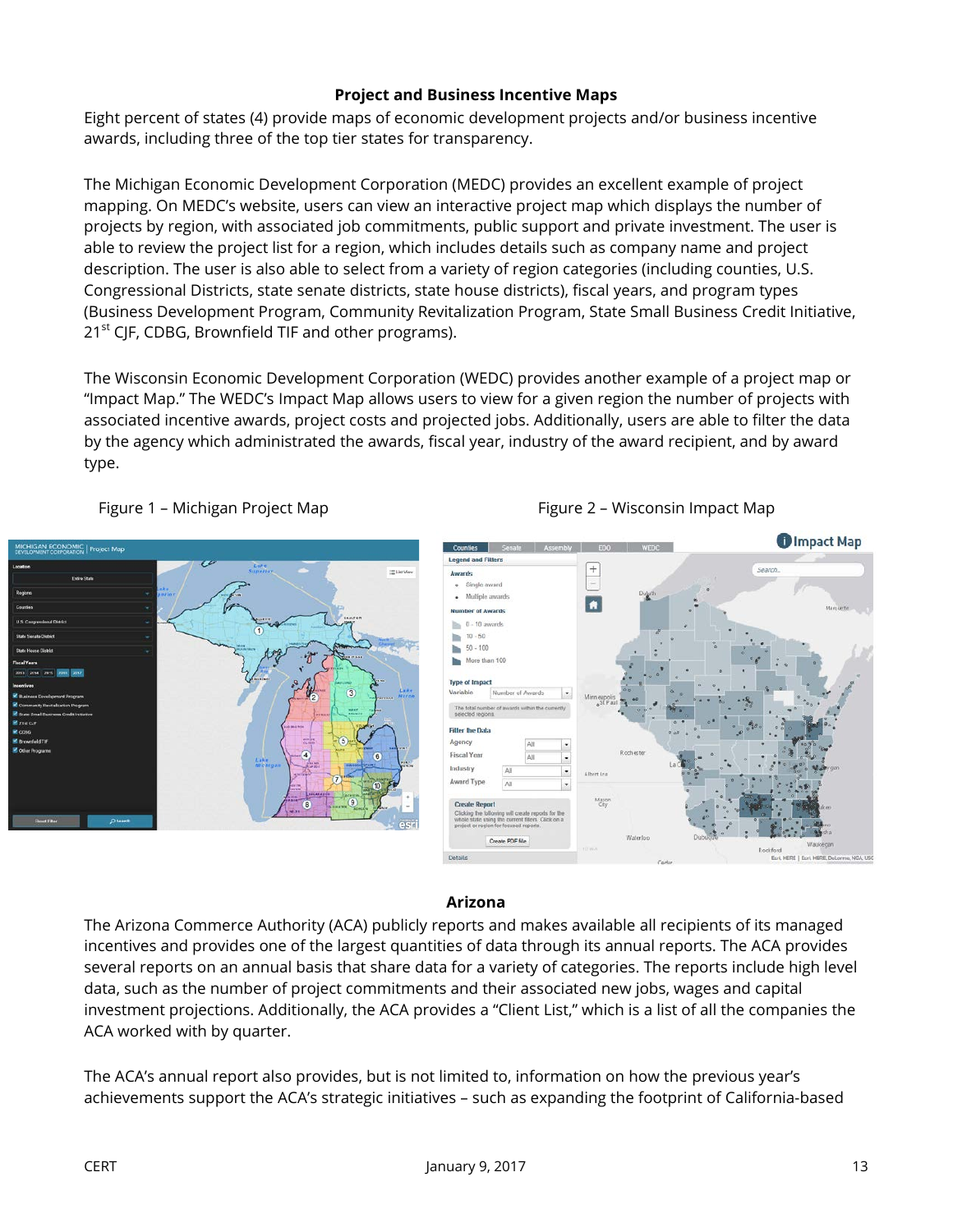businesses in Arizona. The annual report details the ACA's marketing efforts and attendance at conferences, trade shows and trade missions.

The ACA also publishes an annual infographic summary. This infographic is, essentially, a graphical representation of highlights from the annual report.

The ACA prepares annual reports on individual incentive programs on a regular basis. Reports for specific programs include the following:

- The Arizona Competes Fund (ACF) is a grant fund used for attracting, expanding or retaining Arizona businesses. Annual and quarterly reports include the following data for each grant: grantee name and industry; grant type, year, and award amount; project commitments for jobs, capital investment and wage; as well as actual new jobs, capital investment and wages realized; and lastly the percentage of employee health insurance cost covered.
- The Qualified Facility Tax Credit Program (QFTCP) is designed to support manufacturing facilities through refundable income tax credits for businesses expanding or locating in qualified facilities. The ACA makes the following data available through QFTCP annual reports: applicant or business name, the value of the credit, and the ratio of aggregate tax credit value to committed capital investment.
- The Renewable Energy Tax Incentive Program (RETIP) is designed to encourage business investments that produce high-quality employment opportunities and enhance Arizona's position as a center for the production and use of renewable energy products. Data released for RETIP include the grantee name; award type, and status of award.

Lastly, the ACA also releases an Industry Growth/Employment Forecast Report. This report, published annually, provides a litany of data including some measure of return on investment, fiscal year results and fiscal year highlights. It also provides data on projects currently under way, including project names, locations and a variety of other data points.

# <span id="page-14-0"></span>**Part III: Tennessee's Economic Development Transparency Platform**

TNECD is committed to open and transparent government for the state's citizens, and makes a concerted effort to continually improve transparency of the state's business incentive programs.

As acknowledged in Part I, Pew and CREC identified Tennessee as a leading state for data transparency in the Fall of 2014. This recognition is reflective of OpenECD—the medium through which TNECD shares project and grant incentive data specific to economic and community development. Designed to be a userfriendly site, Tennessee's stakeholders can use this portal to access public information and documents relevant to Tennessee business incentives. OpenECD provides users access to detailed information, databases, dashboards, and periodic reporting through seven different links.

According to CERT's analysis of economic development incentive and project transparency, Tennessee placed into the top quartile of states. Two significant factors which push Tennessee into the top tier for transparency are the department's *new* interactive FastTrack Project Database and new Incentives Dashboard available on OpenECD as of October 2016. These two transparency tools provide the public with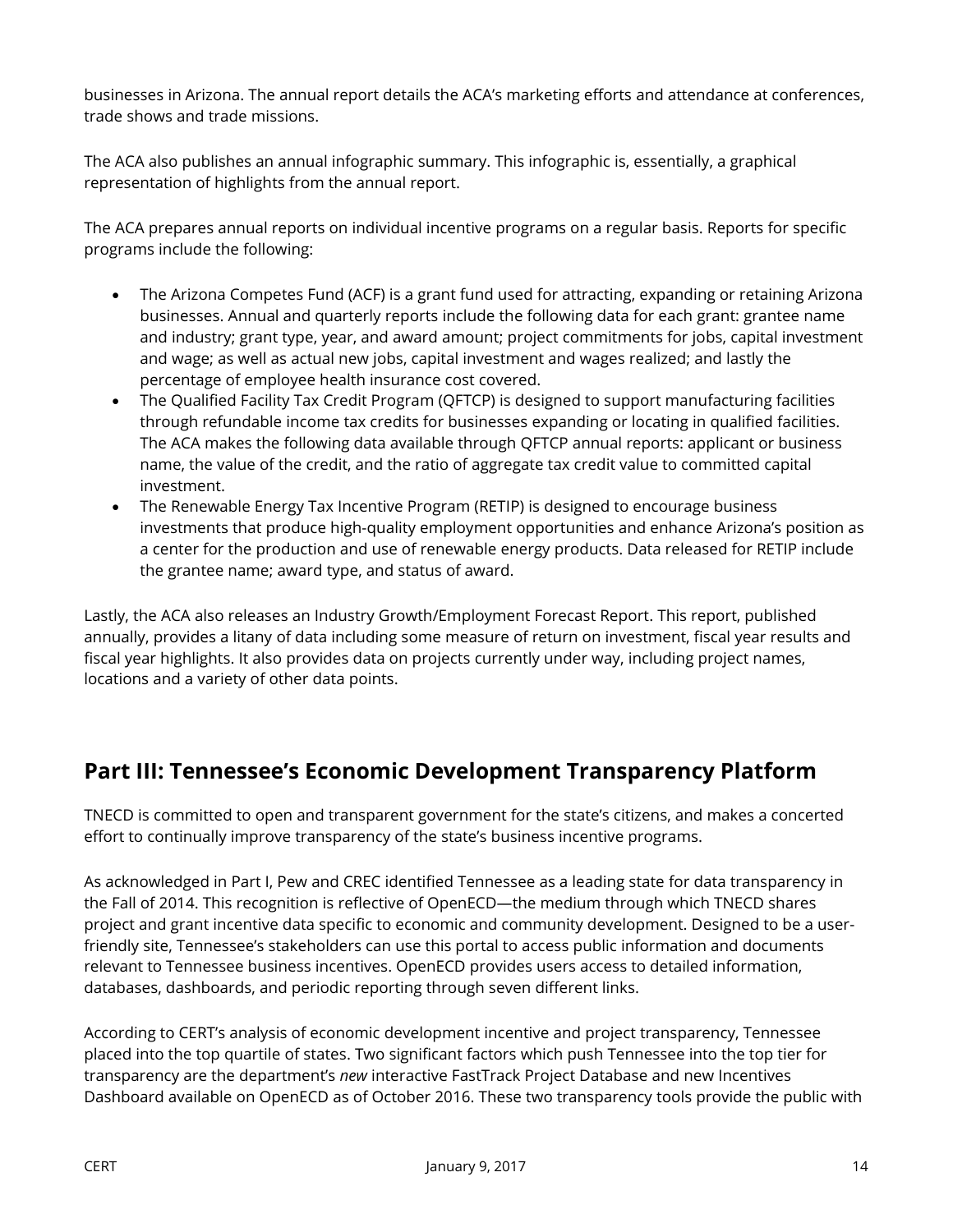current data<sup>[23](#page-15-0)</sup> and detailed insight on the department's business incentive allocation practices and activity. Without these two enhancements, Tennessee would have ranked within the second quartile of states according to CERT's index evaluation—previously lacking both an interactive economic development transparency portal (2 points) and aggregated figures for the number (1 point) and value (1 point) of incentives awarded.

While the following sections describe OpenECD's new enhancements, it should be noted that OpenECD provides additional transparency information—including tax credits available to qualifying businesses, community development block grants administered through the department, and incentives for Tennessee film and television productions.



#### **FastTrack Project Database**

The FastTrack Project Database includes every project TNECD has secured an expansion, recruitment or new location deal with since 2011—excluding only projects which do not have a grant contract in place. Information for projects is available in the FastTrack Project Database after a contract has been executed with TNECD. The database is updated on a monthly basis. For each project, the database includes company name, the date of the project commitment, the number of net new jobs that will be created, company capital investment commitments, project type, $^{24}$  $^{24}$  $^{24}$  the county where the project will take place and the value of grant awards. The database provides visibility on the type of grant(s)<sup>[25](#page-15-2)</sup> which each company is awarded, and the grant value for each grant contract. All of these items are included as transparency indicators in CERT's analysis of the 50 states.

<span id="page-15-1"></span> $^{24}$  TNECD classifies projects into one of four project types: (1) recruitment of a company to Tennessee, (2) expansion of a Tennessee company, (3) expansion of a Tennessee company at a new Tennessee location, or (4) new startup.

<span id="page-15-2"></span><sup>25</sup> The FastTrack discretionary grants are available through three programs: the FastTrack Job Training Assistance Program (FJTAP), the FastTrack Infrastructure Development Program (FIDP), and other grant funding which is available for other economic development project expenses (ED).

<span id="page-15-0"></span> $23$  Both tools are updated on a monthly basis.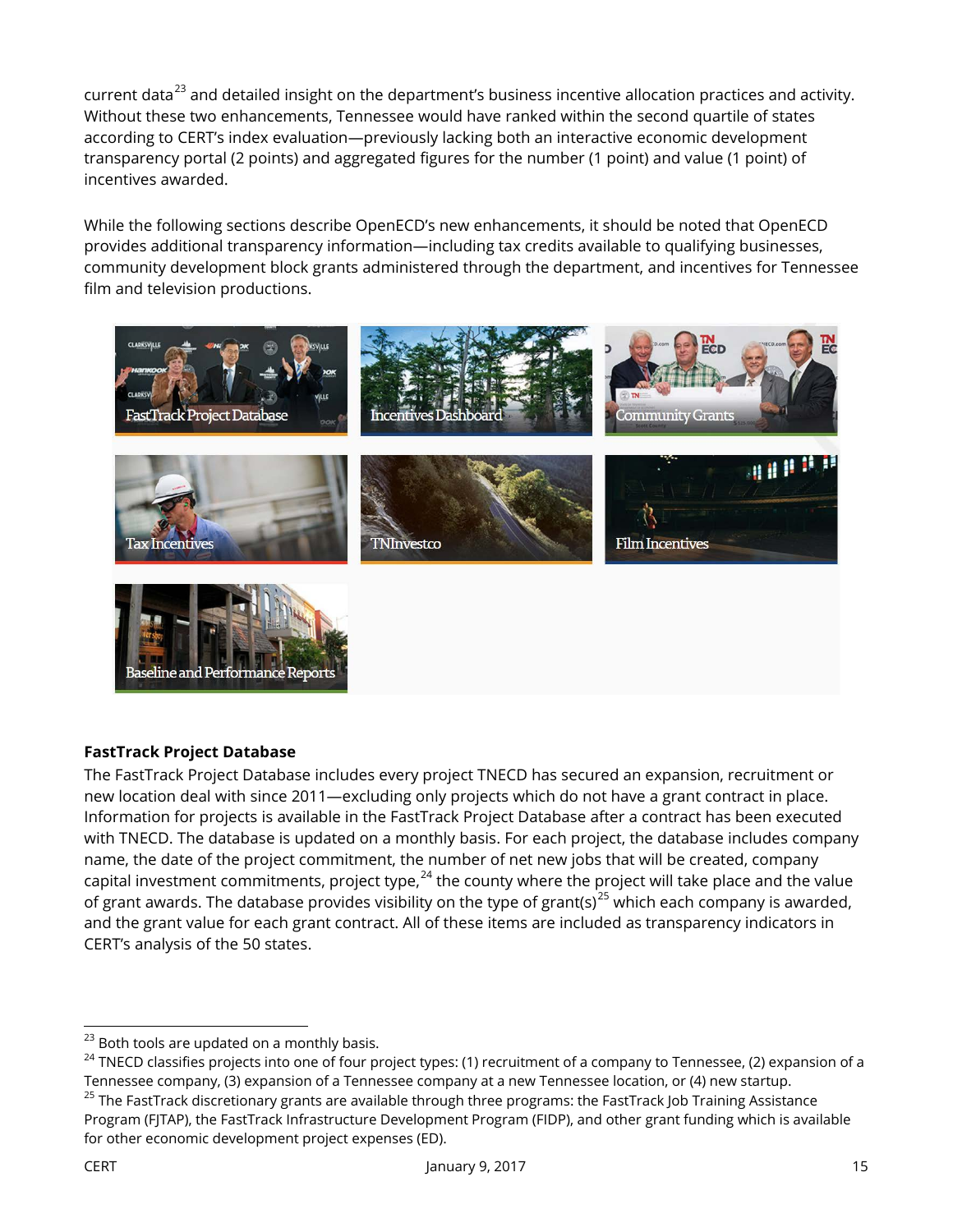Stakeholders and other users can sort and search for project information in a variety of ways, including by county, county tax tier and within specified date parameters. A search engine for all data is also available.

County tier is a unique piece of information which the database includes. Tennessee has a county tier system in place, which is based on an index score of county poverty rate, unemployment rate and per capita market income. The county tier levels, updated annually, range from 1 (least distressed) to 4 (most distressed). A county's tier level impacts tax credits companies may qualify for as they expand and locate in Tennessee. The department also uses the tier system for many community development programs, where counties with greater economic distress may qualify for greater TNECD assistance. Because this metric is of significant importance for TNECD, the FastTrack project database provides users with the ability to sort and filter project and grant data by county tier (among other factors).

Prior to the implementation of the FastTrack Project Database, TNECD's grant data was provided solely through quarterly PDF reports, explained on page 3 of this report.

#### **Incentives Dashboard**

The Incentives Dashboard provides aggregated information relevant to TNECD's support of new job creation and capital investment through the FastTrack grant programs. The dashboard illustrates FastTrack grant averages across different years, locations and other categorical variables. Overall during 2016, TNECD received 144 business commitments to create 18,942 new jobs. The average grant level per new job was \$3,058 in 2016, which is the lowest average occurring in the last five years.

Project and grant activity dating back to the beginning of Governor Haslam's administration in 2011 is included. All FastTrack incentive commitments for TNECD project commitments are included in the Incentive Dashboard's summary statistics, including grant commitments which do not yet have a contract in place.

In addition to FastTrack grant data, the incentives dashboard also reflects information on capital grants awarded for project commitments made during this time frame. Capital grants have been awarded for a few significant projects that are expected to make exceptional impacts on the state's economy and communities.

The State of Tennessee has made a commitment to rural Tennessee, and to Tennessee's economically distressed communities. Through TNECD's Rural Development program and the Governor's Rural Task Force, Tennessee brings together resources from a range of organizations to advance rural communities and economic development throughout Tennessee. The Incentives Dashboard tracks job commitments in Tennessee's rural counties.<sup>[26](#page-16-0)</sup> During 2016, 43.0 percent of TNECD's new job commitments located in rural counties, a significant growth from 28.1 percent in 2015. The dashboard also compares average business incentive levels for projects locating in urban and rural counties. On average, job commitments in rural counties in 2016 had a FastTrack grant of \$3,645 per new job; job commitments in urban counties had an average FastTrack grant of \$2,615 per new job.

Tennessee's FY2017 county tax tier designations are represented in the Incentives Dashboard as well as the FastTrack Project Database. For each tier level, dashboard information includes new job commitments, the

<span id="page-16-0"></span>j <sup>26</sup> **Defining Rural Areas:** TNECD considers counties to be urban where at least 50 percent of the county population is located within an urbanized area. Urbanized areas, defined by the U.S. Census Bureau, comprise larger places and the densely settled areas around them. Urbanized areas have an urban nucleus of 50,000 or more people. In general, they must have a core with a population density of 1,000 persons per square mile and may contain adjoining territory with at least 500 persons per square mile.